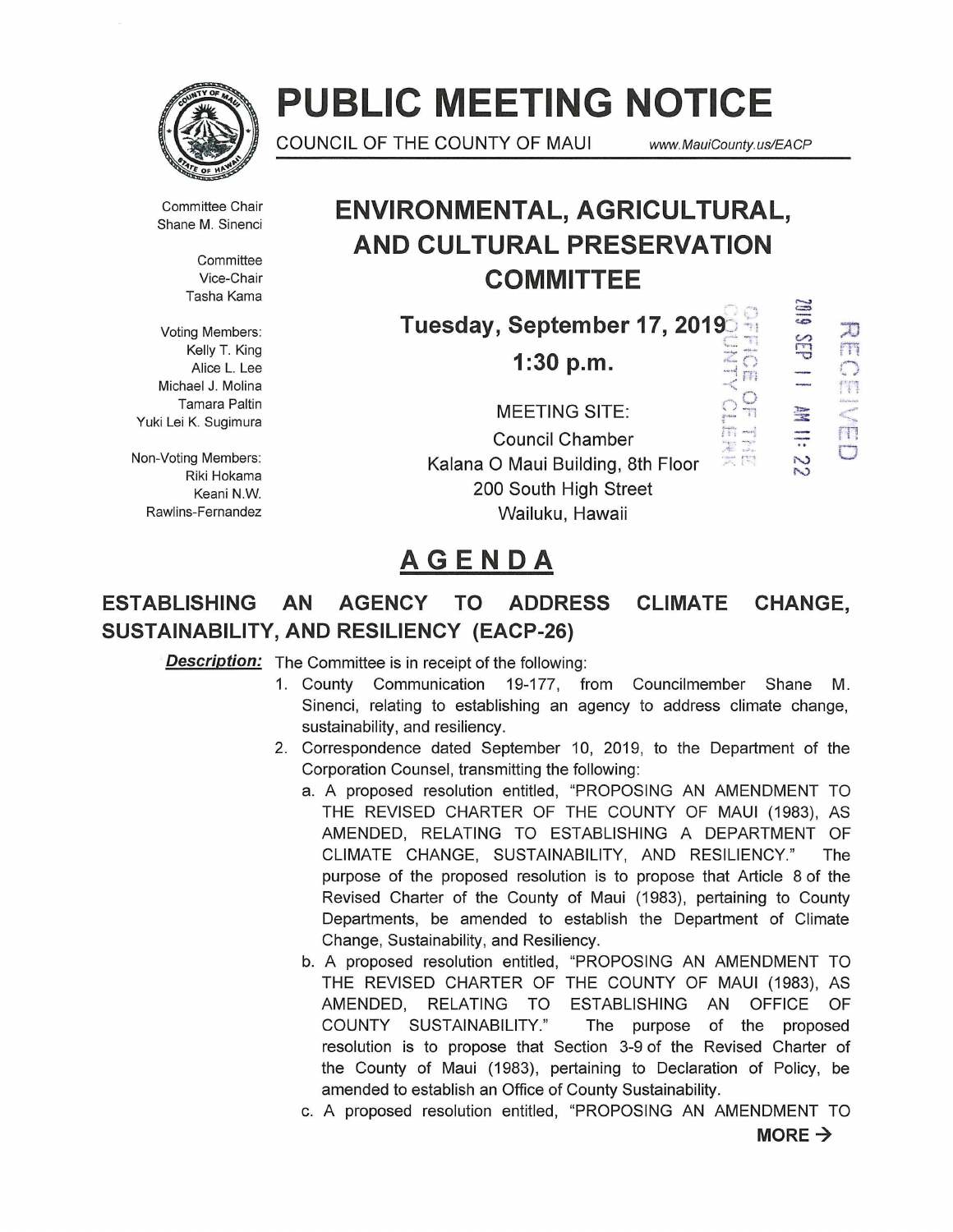THE REVISED CHARTER OF THE COUNTY OF MAUl (1983), AS AMENDED, RELATING TO ESTABLISHING AN office of economic development and an office of climate change, sustainability, and resiliency." The purpose of the proposed resolution is to propose that Article 7 of the Revised Charter of the County of Maui (1983), pertaining to the Office of the Mayor, be amended to establish an Office of Economic Development and an Office of Climate Change, Sustainability, and Resiliency.

**Status:** The Committee may receive a presentation from Joshua Stanbro, Chief Resilience Officer and Executive Director of the City and County of Honolulu Office of Climate Change, Sustainability, and Resiliency, regarding the process and history of establishing an agency to address climate change, sustainability, and resiliency, the progress and challenges of the City and County of Honolulu's respective office, and other related matters. The Committee may also discuss the matter and consider whether to recommend passage of one of the proposed resolutions on first reading, with or without revisions, consider the filing of County Communication 19-177, and other related action.

County Communication 19-177.pdf

Correspondence to Corporation Counsel 09-10-2019